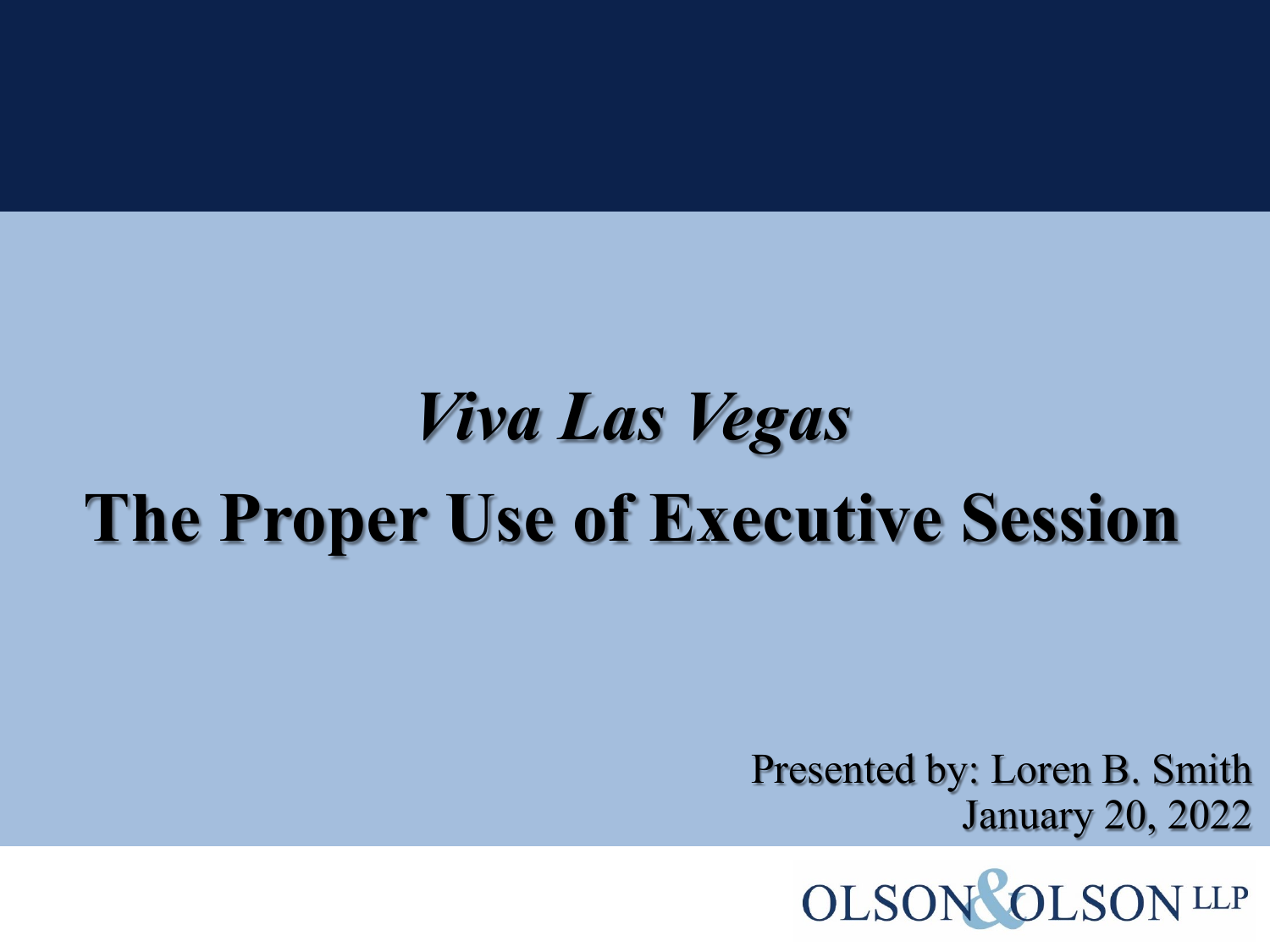

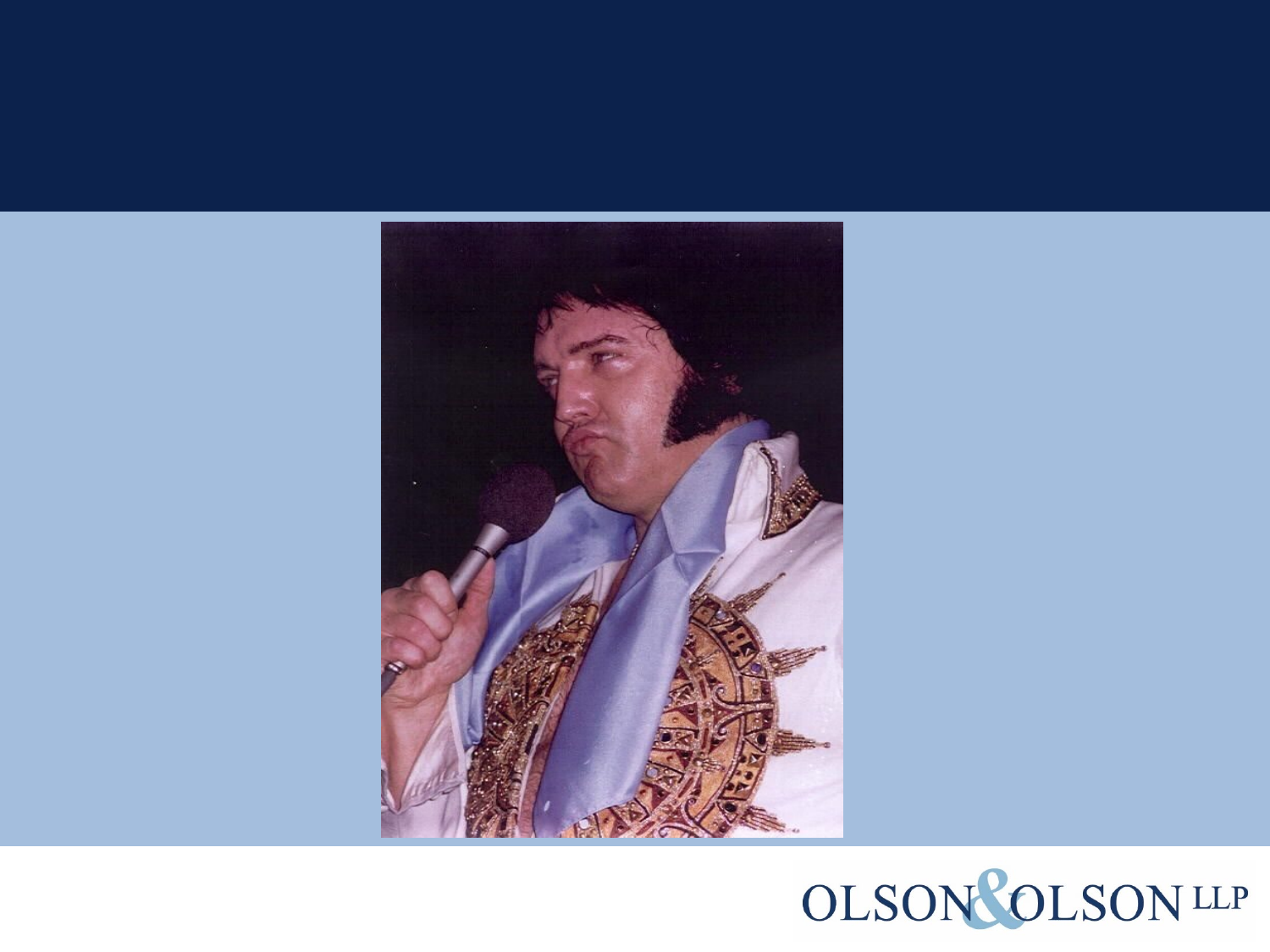# **Open Meetings**

Chapter 551 of the Texas Government Code (Texas Open Meetings Act or "TOMA") requires that meetings of governmental bodies must be open to the public, in accordance with a meeting notice posted a minimum of 72 hours in advance.

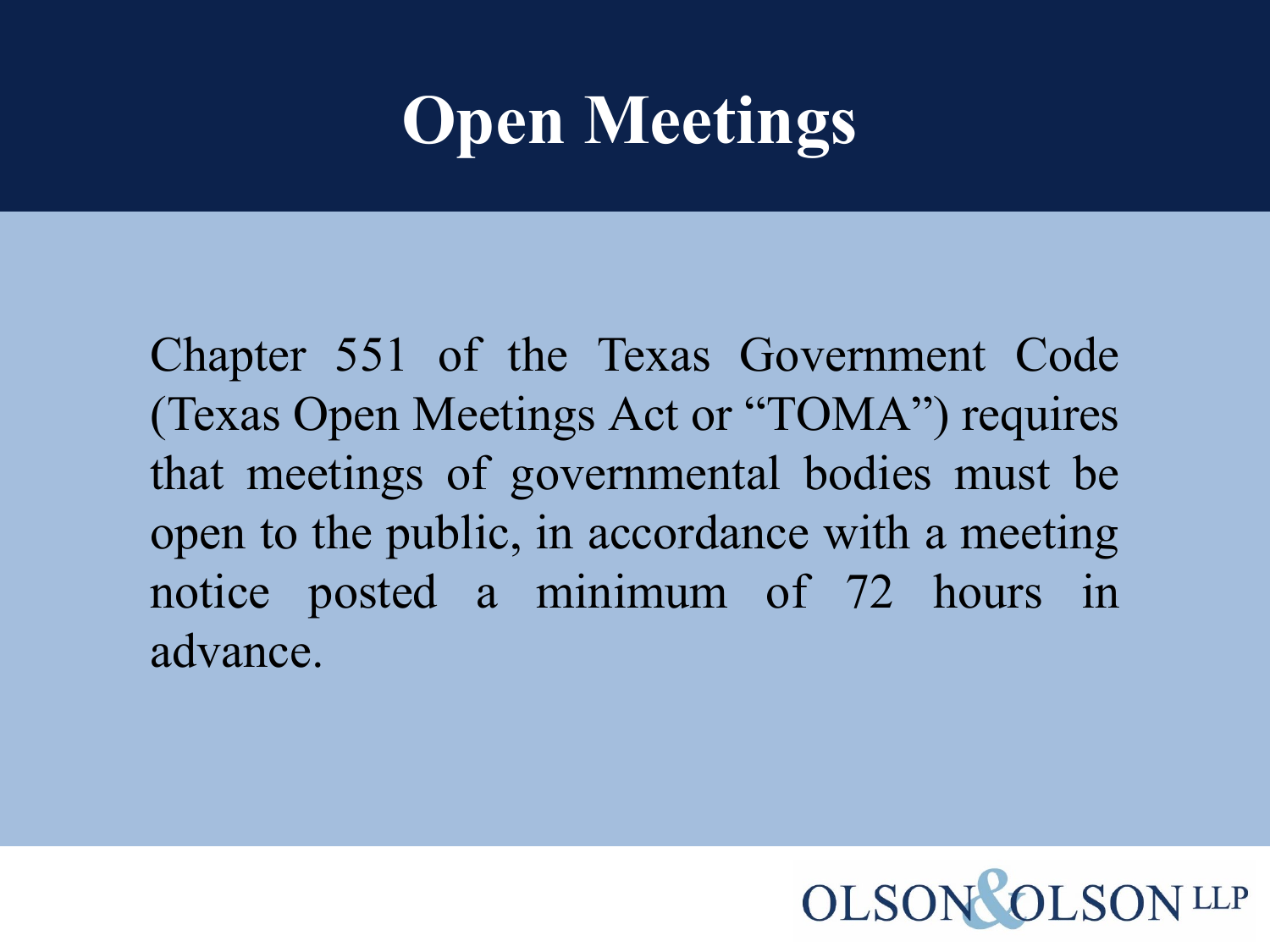### **Exceptions – Executive Session**

- The TOMA provides 27 exceptions to the open meetings requirement.
- Additionally, occasionally, other statutes provide for an exception to the TOMA.
- For instance, Chapter 418 of the Texas Government Code, which relates to emergencies and disasters, including those caused by terrorists, contains a provision excepting the application of the TOMA to meetings to deliberate information related to Chapter 418.

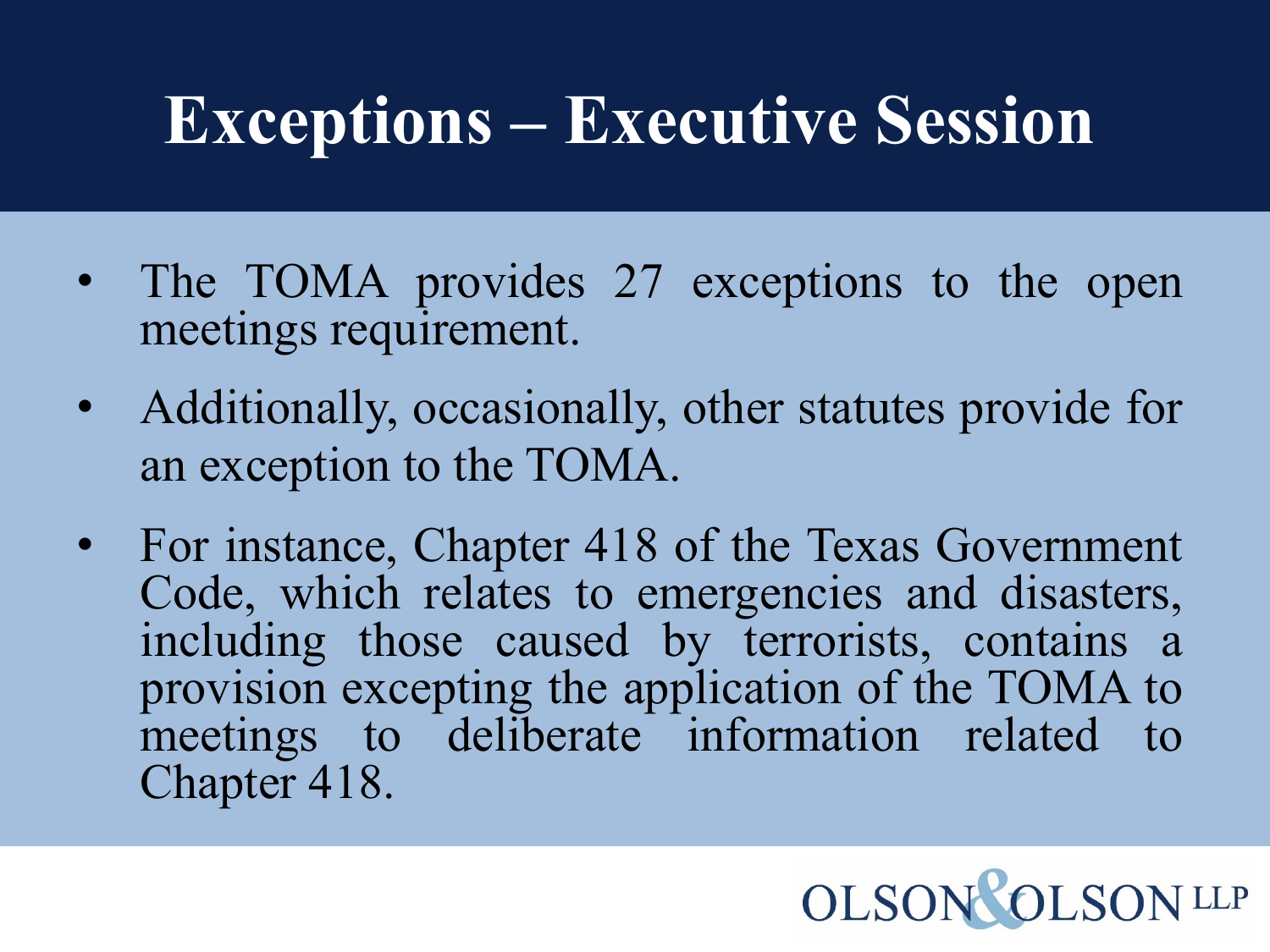### **Exceptions – Executive Session**

- Additionally, Section 41.66 of the Texas Tax Code allows an Appraisal Review Board to meet in closed session if the hearing involves proprietary or confidential information.
- Similarly, the Texas Oyster Council is subject to TOMA but may meet in closed session to deliberate confidential communications and records "relating to the investigation of a food-borne illness that is suspected of being related to molluscan shellfish." Tex. Health & Safety Code §436.108(f).

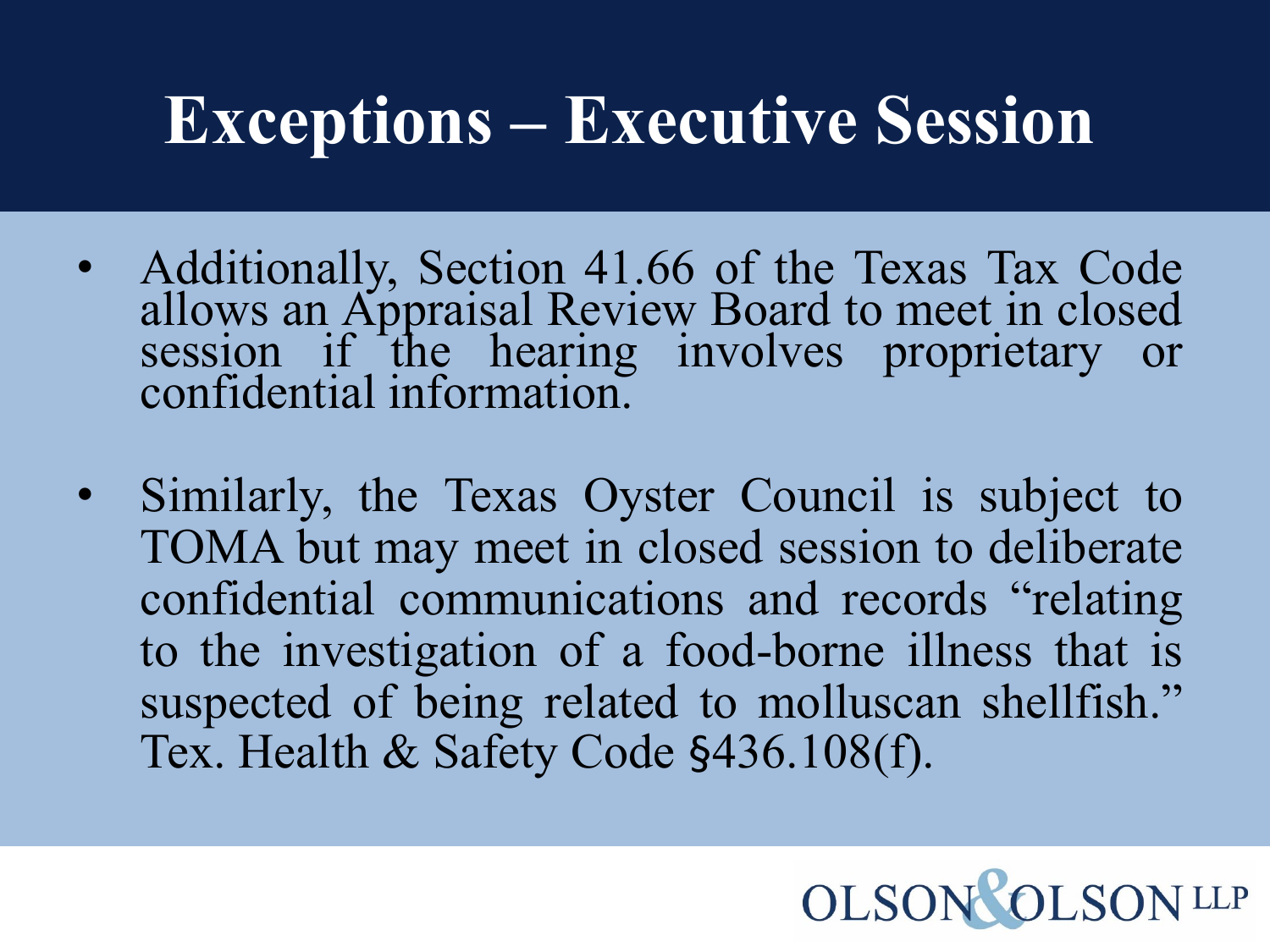Although there are  $27+$  exceptions to the open meetings requirement of the TOMA, it is hardly a case where the exceptions swallow the rule. Most of the exceptions are very specific and only arise in certain circumstances.

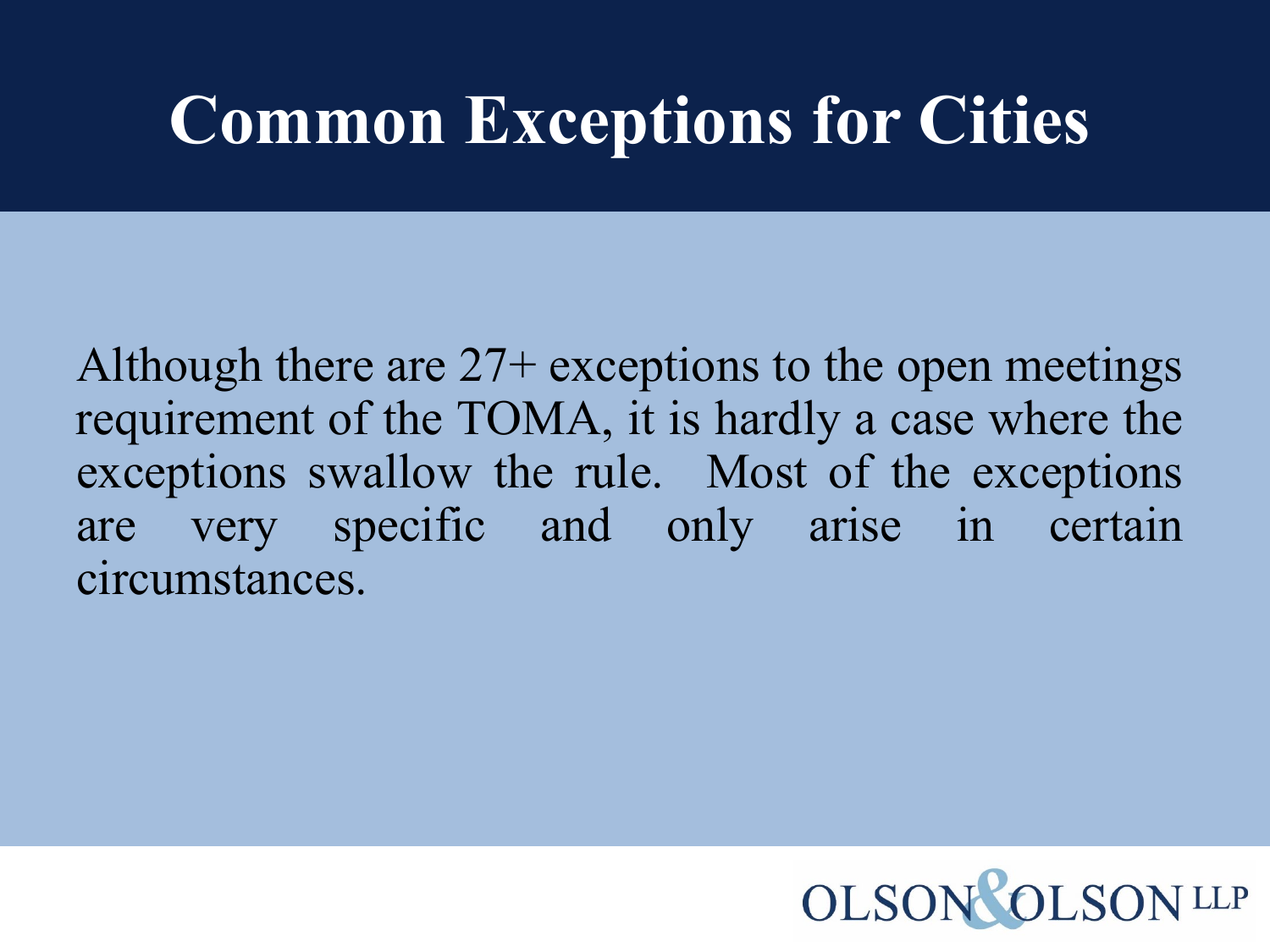§551.071 – Consultations with Attorney

- Based on the attorney/client communication privilege
- Does not necessarily have to be listed on the agenda to be used

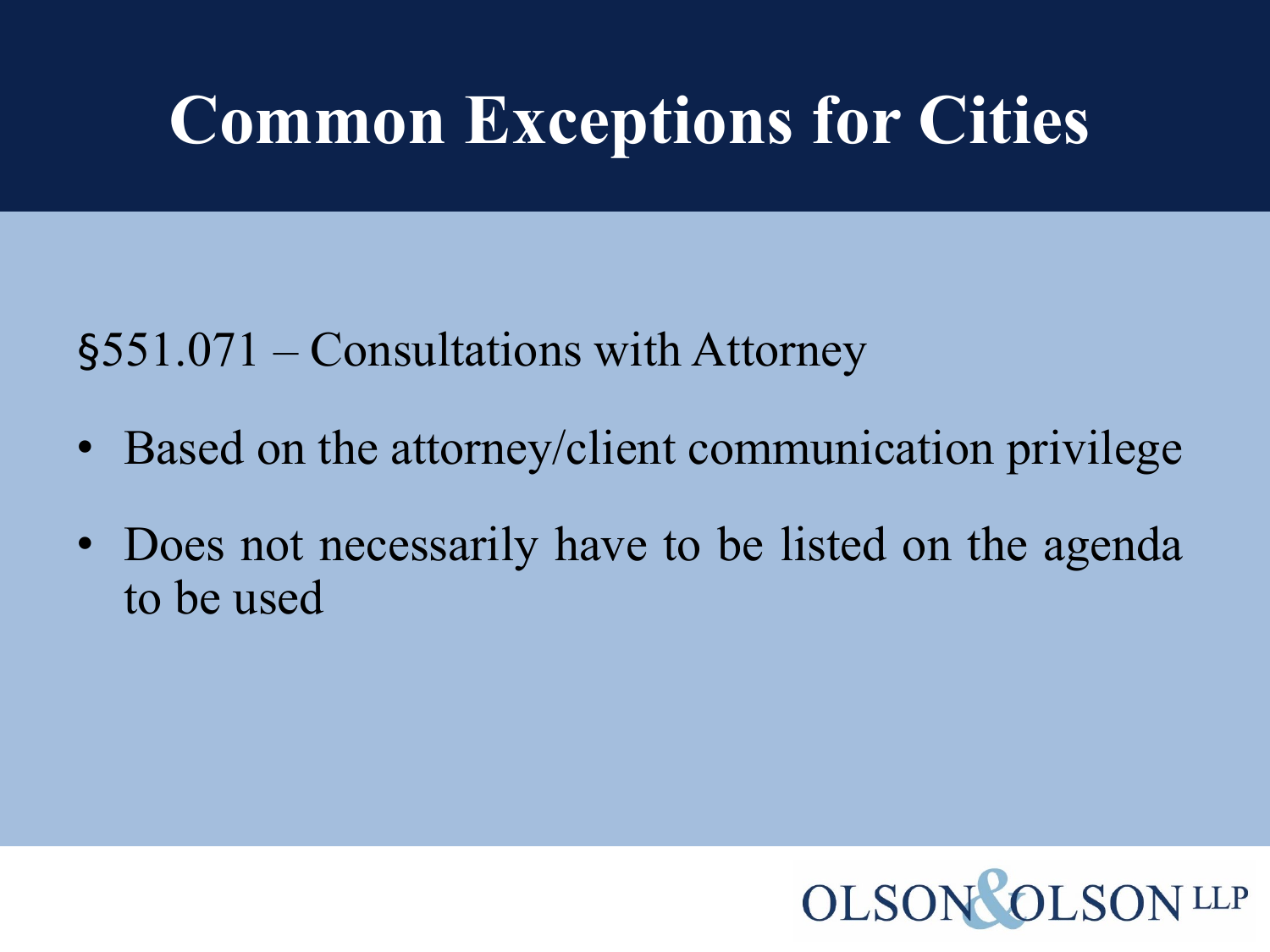§551.071 – Consultations with Attorney

- Governing body may meet in executive session when it seeks the advice of its attorney regarding:
	- Pending or contemplated litigation; or
	- A settlement offer; or
	- On a matter in which the duty of the attorney to the governmental body under the Texas Disciplinary Rules of Professional of the State Bar of Texas clearly conflicts with this chapter.

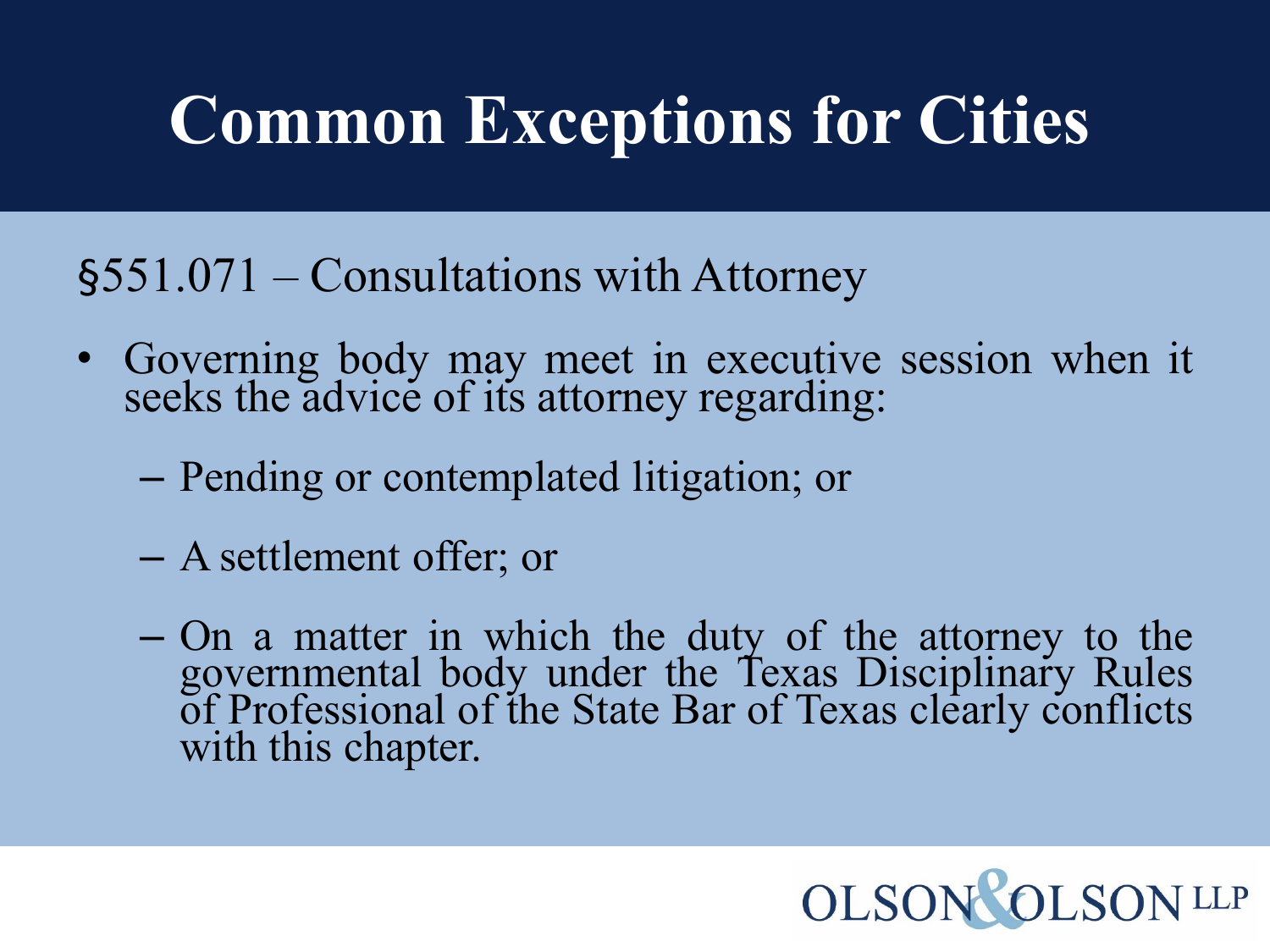#### §551.071 – Consultations with Attorney

- Must be related to legal issues can discuss legal aspects of the award of a contract, for example, but may not discuss the contract itself
- Inclusion of any person not part of the attorney/client communication privilege circle waives the privilege

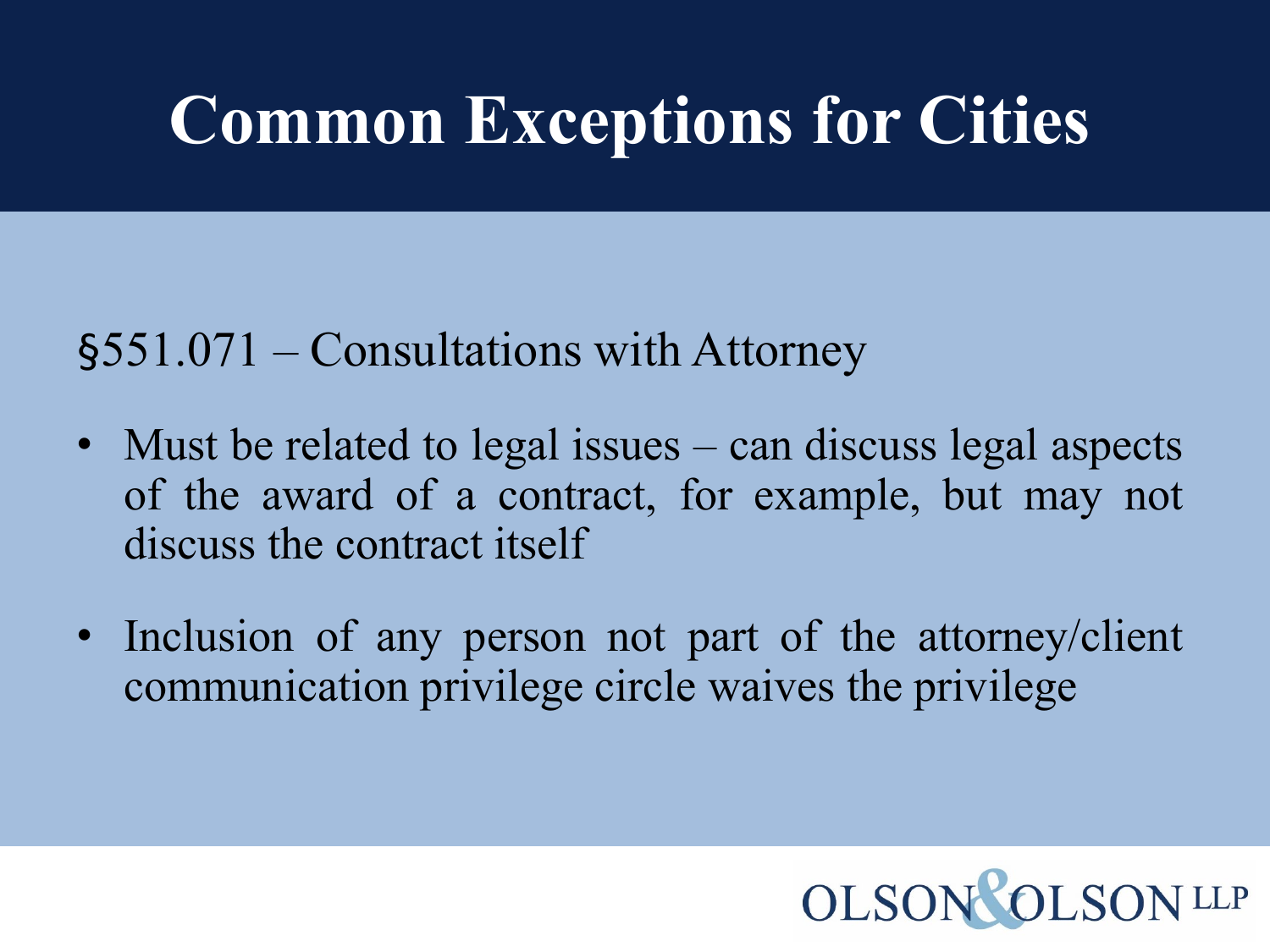§551.072 – Deliberations about Real Property

• A GB may meet in executive session to deliberate the purchase, exchange, lease or value of real property if deliberation in an open meeting would have a detrimental effect on the position of the GB in negotiations with a third person

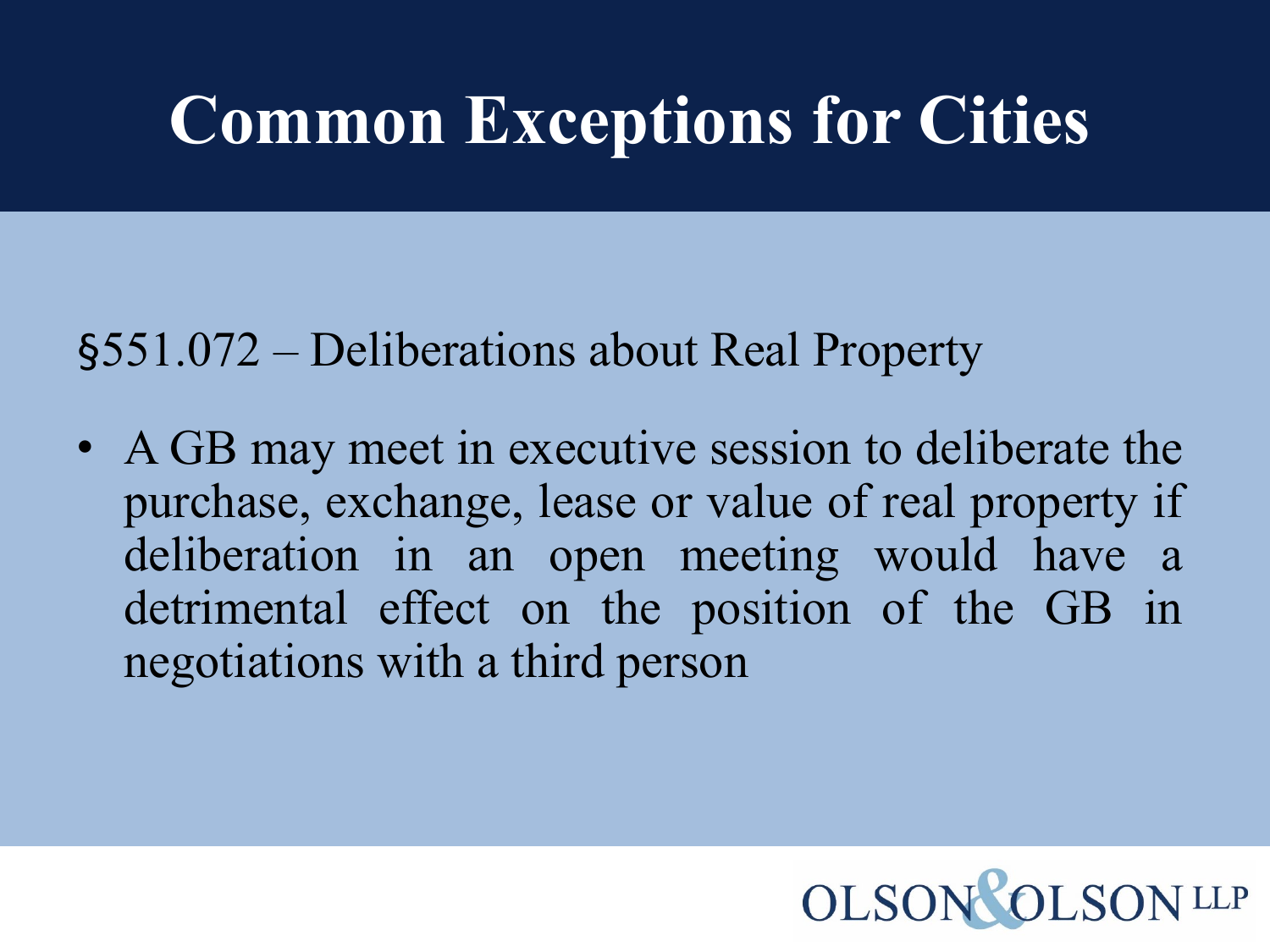#### §551.074 – Personnel Matters

- A GB can meet in executive session to:
	- Deliberate the appointment, employment, evaluation, reassignment, duties, discipline, or dismissal of a public officer or employee; or
	- To hear a complaint or charge against an officer or employee

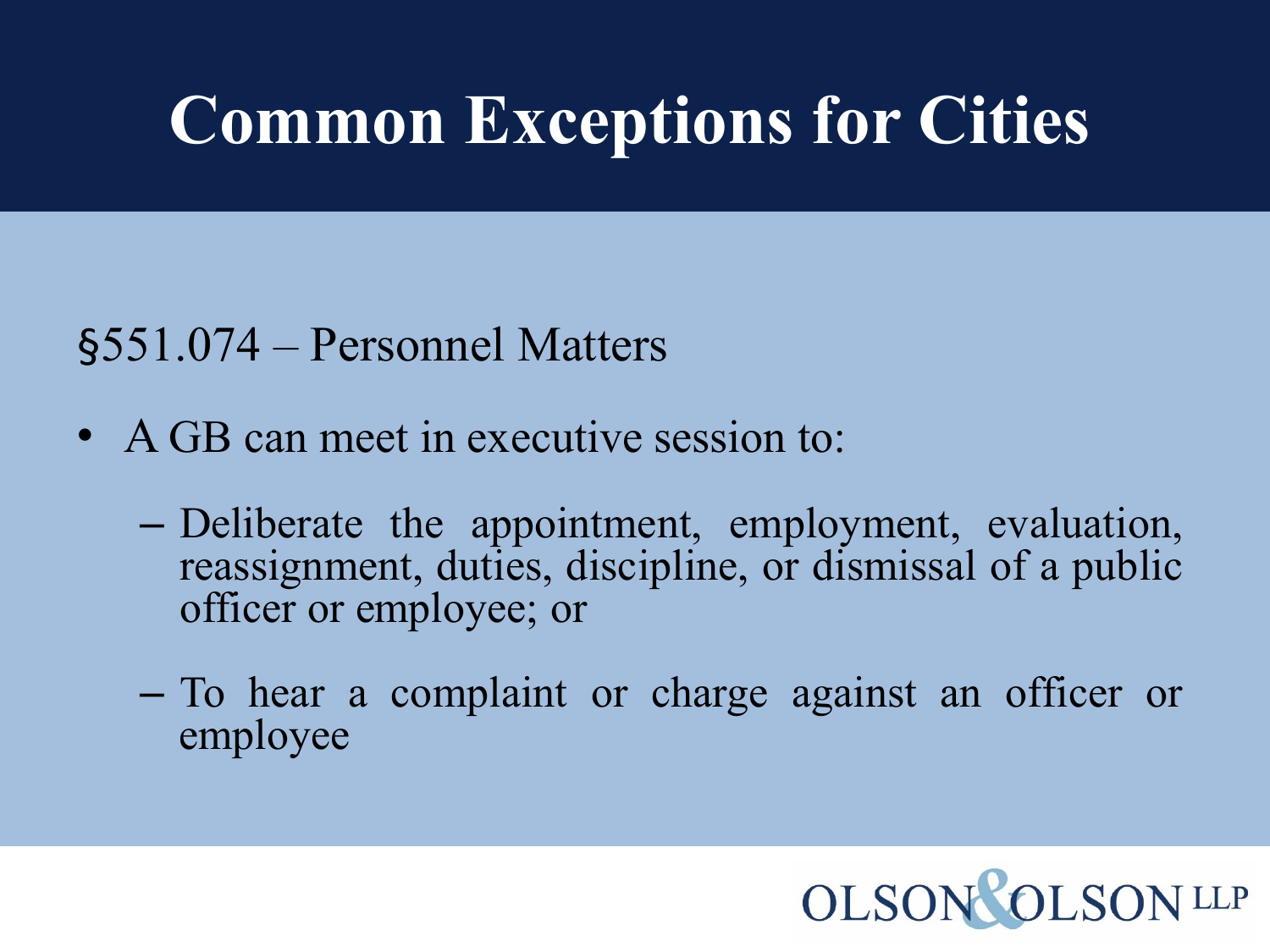#### §551.074 – Personnel Matters

- This does not apply if the person who is the subject of the deliberation wants the discussion to be in public
- Applies only to officers and employees, not independent contractors
- Applies only to individual employees, not an entire class of employees
- Important employees or positions must be named on the agenda

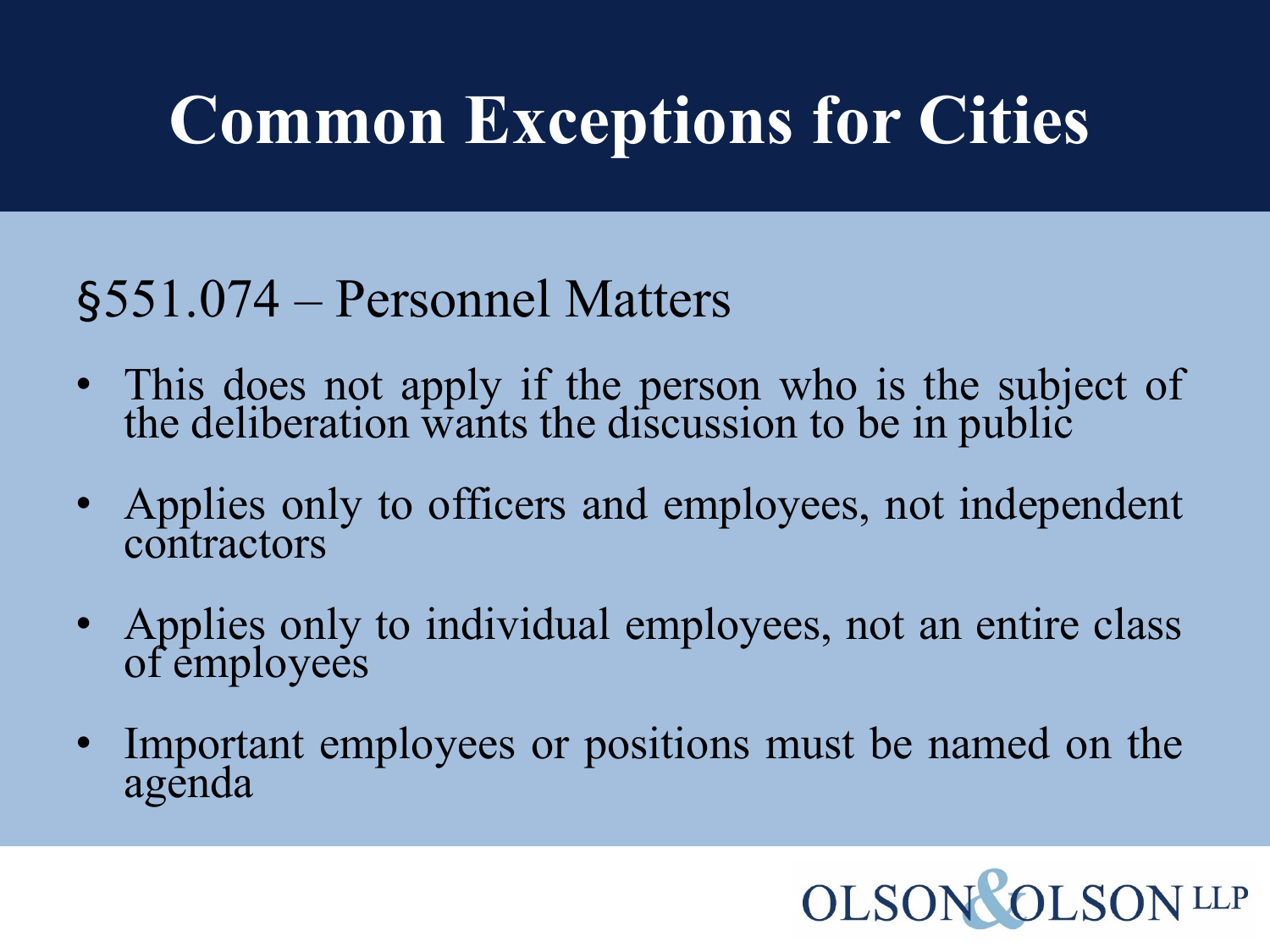§551.076 – Deliberations Regarding Security Devices

- A GB may meet in executive session to discuss:
	- The deployment, or specific occasions for implementation, of security personnel or devices, or
	- A security audit
- §551.089 Very Similar